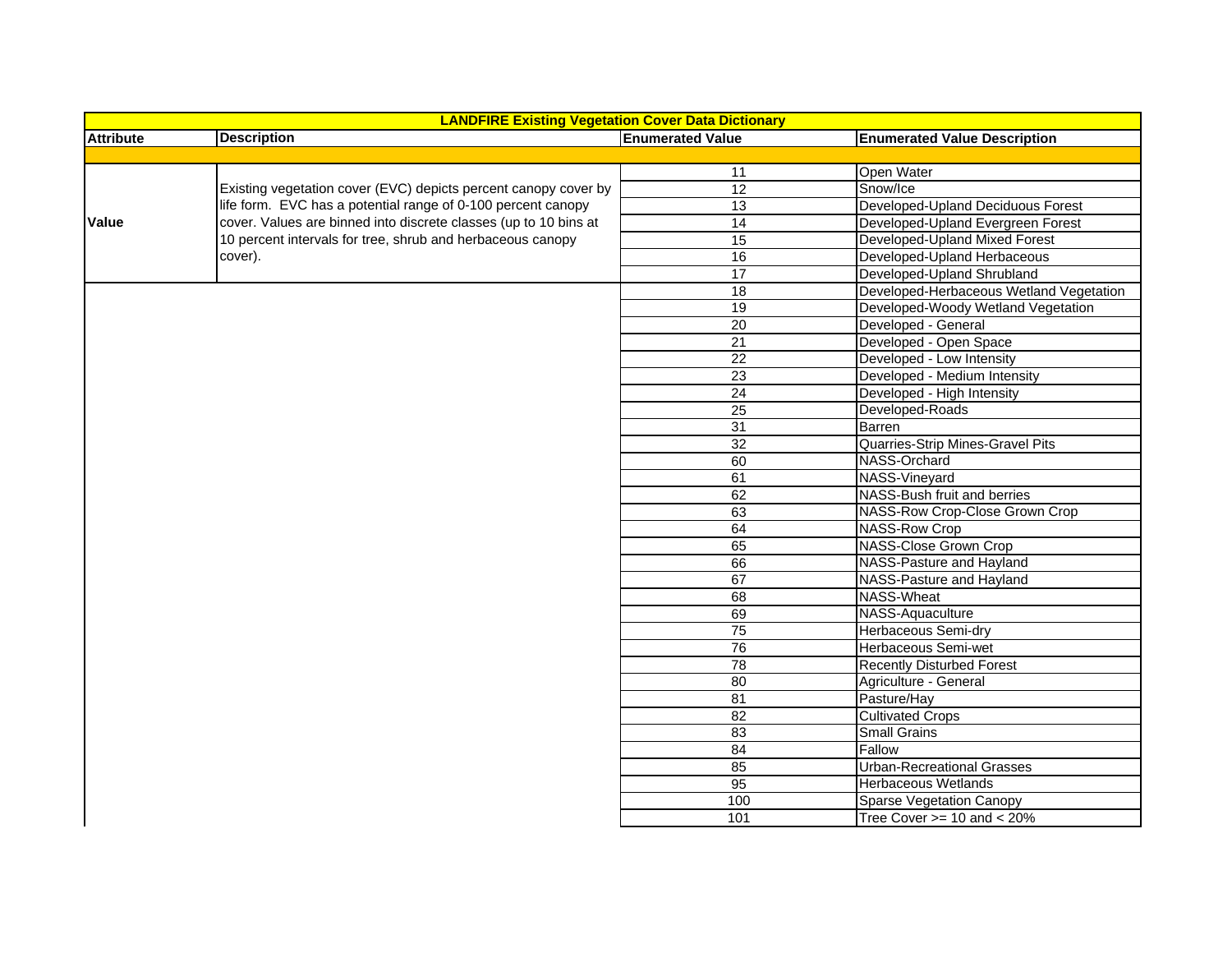|                                                                            | 102                               | Tree Cover $>= 20$ and $< 30\%$     |
|----------------------------------------------------------------------------|-----------------------------------|-------------------------------------|
|                                                                            | 103                               | Tree Cover $>=$ 30 and $<$ 40%      |
|                                                                            | 104                               | Tree Cover $>=$ 40 and $<$ 50%      |
|                                                                            | 105                               | Tree Cover $>= 50$ and $< 60\%$     |
|                                                                            | 106                               | Tree Cover $>= 60$ and $< 70\%$     |
|                                                                            | 107                               | Tree Cover $>= 70$ and $< 80\%$     |
|                                                                            | 108                               | Tree Cover $>= 80$ and $< 90\%$     |
|                                                                            | 109                               | Tree Cover $>= 90$ and $<= 100\%$   |
|                                                                            | $\overline{111}$                  | Shrub Cover >= 10 and < 20%         |
|                                                                            | 112                               | Shrub Cover $>= 20$ and $< 30\%$    |
|                                                                            | 113                               | Shrub Cover $>=$ 30 and $<$ 40%     |
|                                                                            | 114                               | Shrub Cover >= 40 and < 50%         |
|                                                                            | 115                               | Shrub Cover $>= 50$ and $< 60\%$    |
|                                                                            | 116                               | Shrub Cover >= 60 and < 70%         |
|                                                                            | 117                               | Shrub Cover $>= 70$ and $< 80\%$    |
|                                                                            | 118                               | Shrub Cover >= 80 and < 90%         |
|                                                                            | 119                               | Shrub Cover $>= 90$ and $<= 100\%$  |
|                                                                            | 121                               | Herb Cover $>= 10$ and $< 20\%$     |
|                                                                            | 122                               | Herb Cover $>= 20$ and $< 30\%$     |
|                                                                            | 123                               | Herb Cover $>=$ 30 and $<$ 40%      |
|                                                                            | 124                               | Herb Cover $>=$ 40 and $<$ 50%      |
|                                                                            | $\frac{1}{25}$                    | Herb Cover $>= 50$ and $< 60\%$     |
|                                                                            | 126                               | Herb Cover $>= 60$ and $< 70\%$     |
|                                                                            | 127                               | Herb Cover $>= 70$ and $< 80\%$     |
|                                                                            | 128                               | Herb Cover >= 80 and < 90%          |
|                                                                            | 129                               | Herb Cover $>= 90$ and $<= 100\%$   |
|                                                                            | 150                               | <b>Sparse Vegetation Canopy</b>     |
|                                                                            | 151                               | Tree Canopy $>= 10$ and $< 25\%$    |
|                                                                            | 152                               | Tree Canopy $>= 25$ and $< 60\%$    |
|                                                                            | 153                               | Tree Canopy $>= 60$ and $<= 100\%$  |
|                                                                            | 161                               | Shrub Canopy >= 10 and < 25%        |
|                                                                            | 162                               | Shrub Canopy $>= 25$ and $< 60\%$   |
|                                                                            | 163                               | Shrub Canopy $>= 60$ and $<= 100\%$ |
|                                                                            | 171                               | Herb Canopy $>= 10$ and $< 60\%$    |
|                                                                            | 172                               | Herb Canopy $>= 60$ and $<= 100\%$  |
| number of pixels for the corresponding value                               |                                   |                                     |
|                                                                            |                                   |                                     |
| Display attribute, EVC is represented with percent and binned in           |                                   |                                     |
| 10 percent intervals for CONUS and HI. EVC intervals for AK are Open Water |                                   | <b>NLCD</b> class                   |
| courser.                                                                   | Snow/Ice                          | <b>NLCD</b> class                   |
|                                                                            | Developed-Upland Deciduous Forest | NLCD class                          |
|                                                                            | Developed-Upland Evergreen Forest | NLCD class                          |
|                                                                            |                                   |                                     |

**Count**

**Classnames**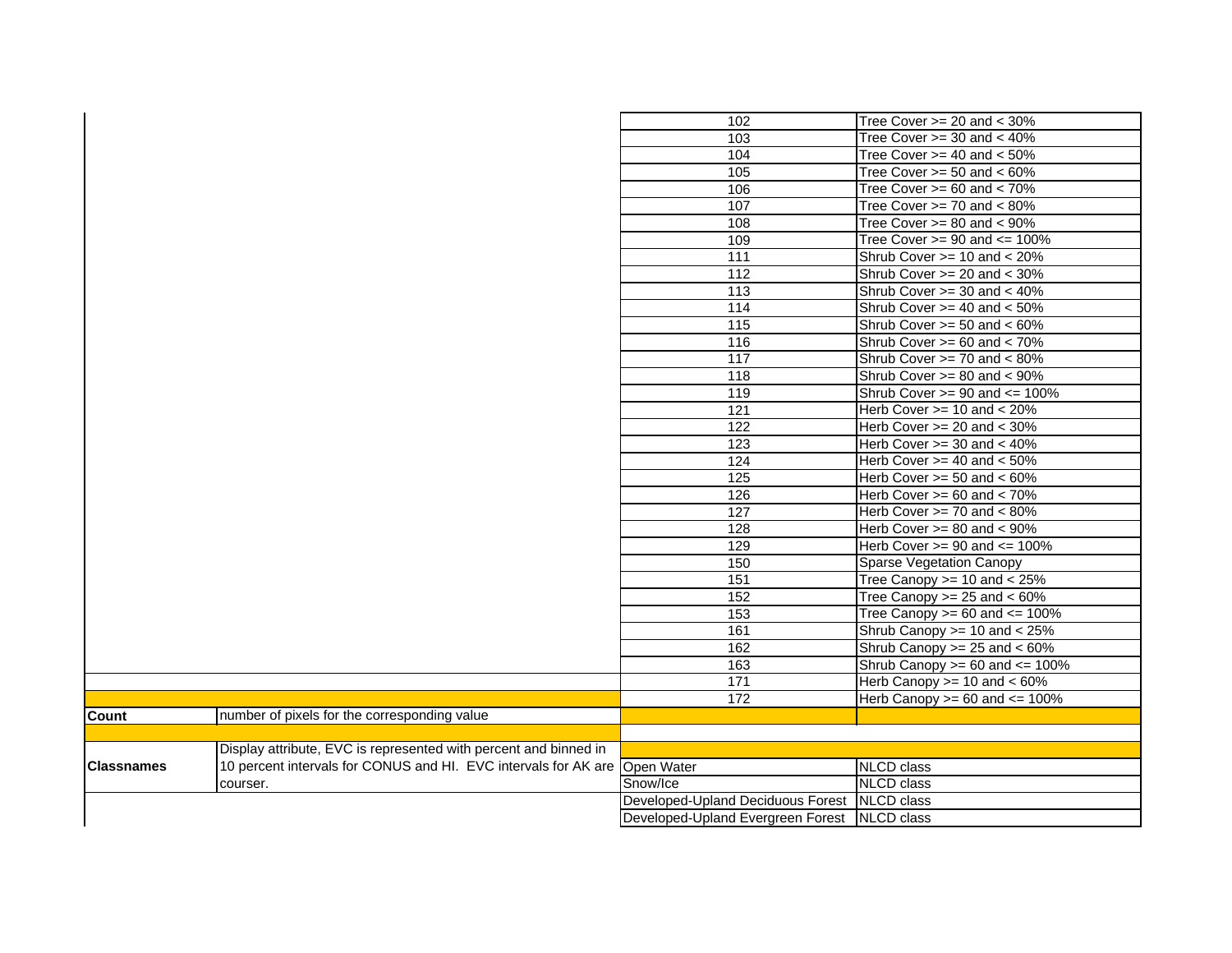| Developed-Upland Mixed Forest     | <b>NLCD</b> class     |
|-----------------------------------|-----------------------|
| Developed-Upland Herbaceous       | <b>NLCD</b> class     |
| Developed-Upland Shrubland        | <b>NLCD</b> class     |
| Developed-Herbaceous Wetland Veg  | <b>NLCD</b> class     |
| Developed-Woody Wetland Veg       | <b>NLCD</b> class     |
| Developed - General               | <b>NLCD</b> class     |
| Developed - Open Space            | <b>NLCD</b> class     |
| Developed - Low Intensity         | <b>NLCD</b> class     |
| Developed - Medium Intensity      | <b>NLCD</b> class     |
| Developed - High Intensity        | <b>NLCD</b> class     |
| Developed-Roads                   | <b>NLCD</b> class     |
| Barren                            | <b>NLCD</b> class     |
| Quarries-Strip Mines-Gravel Pits  | <b>NLCD</b> class     |
| NASS-Orchard                      | <b>NASS class</b>     |
| NASS-Vineyard                     | <b>NASS class</b>     |
| NASS-Bush fruit and berries       | <b>NASS class</b>     |
| NASS-Row Crop-Close Grown Crop    | <b>NASS class</b>     |
| <b>NASS-Row Crop</b>              | <b>NASS class</b>     |
| <b>NASS-Close Grown Crop</b>      | <b>NASS class</b>     |
| NASS-Fallow/Idle Cropland         | <b>NASS</b> class     |
| NASS-Pasture and Hayland          | <b>NASS class</b>     |
| <b>NASS-Wheat</b>                 | <b>NASS class</b>     |
| NASS-Aquaculture                  | <b>NASS class</b>     |
| Herbaceous Semi-dry               | <b>LANDFIRE</b> class |
| Herbaceous Semi-wet               | <b>LANDFIRE</b> class |
| <b>Recently Disturbed Forest</b>  | <b>LANDFIRE</b> class |
| Agriculture - General             | <b>NLCD</b> class     |
| Pasture/Hay                       | <b>NLCD</b> class     |
| <b>Cultivated Crops</b>           | <b>NLCD</b> class     |
| <b>Small Grains</b>               | <b>NLCD</b> class     |
| Fallow                            | <b>NLCD</b> class     |
| <b>Urban-Recreational Grasses</b> | <b>NLCD</b> class     |
| <b>Herbaceous Wetlands</b>        | <b>NLCD</b> class     |
| <b>Sparse Vegetation Canopy</b>   | <b>NLCD</b> class     |
| Tree Cover $>= 10$ and $< 20\%$   | <b>LANDFIRE</b> class |
| Tree Cover $>= 20$ and $< 30\%$   | <b>LANDFIRE</b> class |
| Tree Cover $>=$ 30 and $<$ 40%    | <b>LANDFIRE</b> class |
| Tree Cover $>=$ 40 and $<$ 50%    | <b>LANDFIRE</b> class |
| Tree Cover $>= 50$ and $< 60\%$   | <b>LANDFIRE</b> class |
| Tree Cover $>= 60$ and $< 70\%$   | <b>LANDFIRE</b> class |
| Tree Cover $>= 70$ and $< 80\%$   | <b>LANDFIRE</b> class |
| Tree Cover $>=$ 80 and $<$ 90%    | <b>LANDFIRE</b> class |
|                                   |                       |